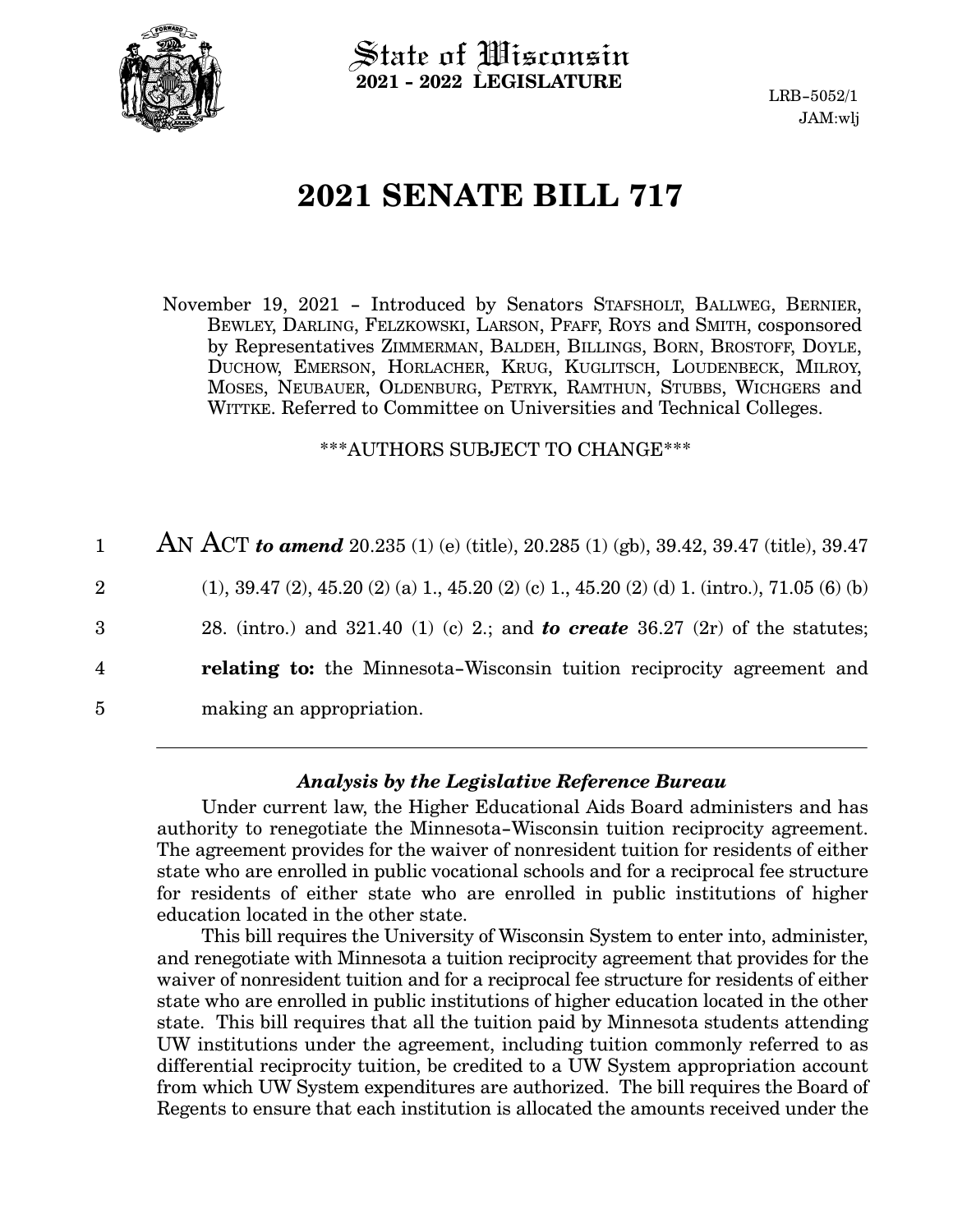#### **SENATE BILL 717**

tuition reciprocity agreement in proportion to the total amount each institution charged its students with Minnesota residence in tuition and fees.

This bill also requires HEAB to enter into, administer, and renegotiate with Minnesota a fee reciprocity agreement that provides for the waiver of nonresident fees for residents of either state who are enrolled in public vocational schools in the other state.

For further information see the state fiscal estimate, which will be printed as an appendix to this bill.

#### *The people of the state of Wisconsin, represented in senate and assembly, do enact as follows:*

**SECTION 1.** 20.235 (1) (e) (title) of the statutes is amended to read: 1

20.235 **(1)** (e) (title) *Minnesota-Wisconsin public vocational school student* 2

*reciprocity agreement.* 3

4

**SECTION 2.** 20.285 (1) (gb) of the statutes is amended to read:

20.285 **(1)** (gb) *General program operations.* All moneys received from the operation of educational programs and related programs and as earnings from investments under s. 36.11 (11m) to carry out the purposes for which received, including the transfer of funds to par. (gj), and for payment of any reimbursement obligation under s. 36.27 (2r) (e). In each fiscal year, the Board of Regents shall transfer no more than \$30,338,500 from this appropriation account to the medical assistance trust fund. 5 6 7 8 9 10 11

**SECTION 3.** 36.27 (2r) of the statutes is created to read: 12

36.27 **(2r)** MINNESOTA-UNIVERSITY OF WISCONSIN SYSTEM STUDENT RECIPROCITY AGREEMENT. (a) There is established, to be administered by the board, a Minnesota-University of Wisconsin System student reciprocity agreement, the purpose of which shall be to ensure that neither state shall profit at the expense of the other and that the determination of any amounts owed by either state under the agreement shall be based on an equitable formula that reflects the educational costs 13 14 15 16 17 18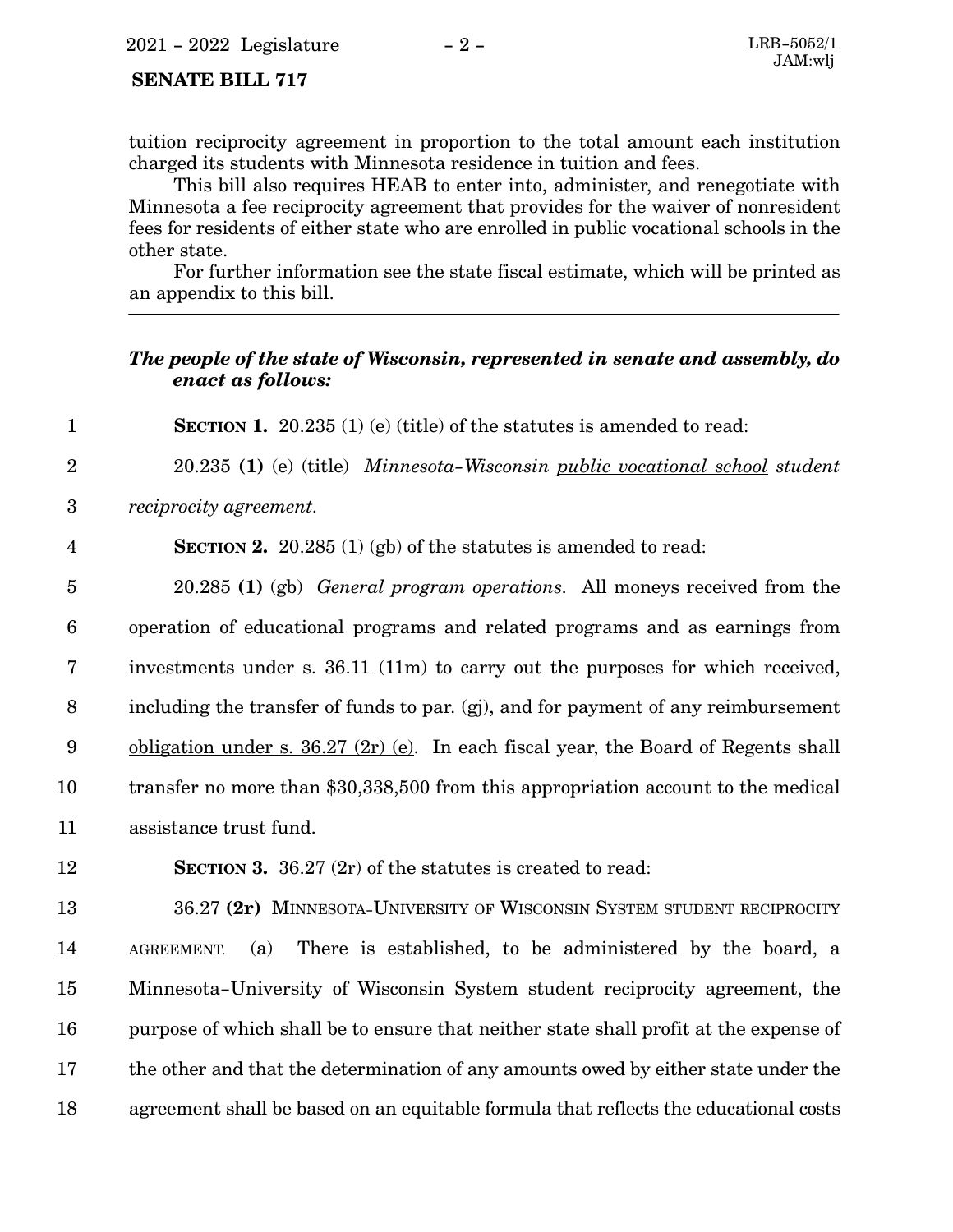### $2021 - 2022$  Legislature  $-3 -$

# **SENATE BILL 717** SECTION 3

incurred by the 2 states, reflects any differentials in usage by residents of either state of the public institutions of higher education located in the other state, and reflects any differentials in the resident tuition charged at comparable public institutions of higher education of the 2 states. The board, representing this state, shall enter into an agreement meeting the requirements of this subsection with the designated body representing the state of Minnesota. 1 2 3 4 5 6

(b) The agreement under this subsection shall provide for the waiver of nonresident tuition for residents of either state who are enrolled in public institutions of higher education located in the other state. The agreement shall also establish a reciprocal fee structure for residents of either state who are enrolled in public institutions of higher education located in the other state. The reciprocal fee may not exceed the higher of the resident tuition that would be charged the student at the public institution of higher education in which the student is enrolled or the resident tuition that would be charged the student at comparable public institutions of higher education located in the student's state of residence, as specified in the annual administrative memorandum under par. (c). The agreement is subject to the approval of the joint committee on finance. 7 8 9 10 11 12 13 14 15 16 17

(c) Prior to each academic year, the board and the designated body representing the state of Minnesota shall prepare an administrative memorandum that establishes policies and procedures for implementation of the agreement for the upcoming academic year, including a description of how the reciprocal fee structure shall be determined for purposes of par. (b), and the board shall submit the administrative memorandum to the joint committee on finance. If the cochairpersons of the committee do not notify the board that the committee has scheduled a meeting for the purpose of reviewing the administrative memorandum 18 19 20 21 22 23 24 25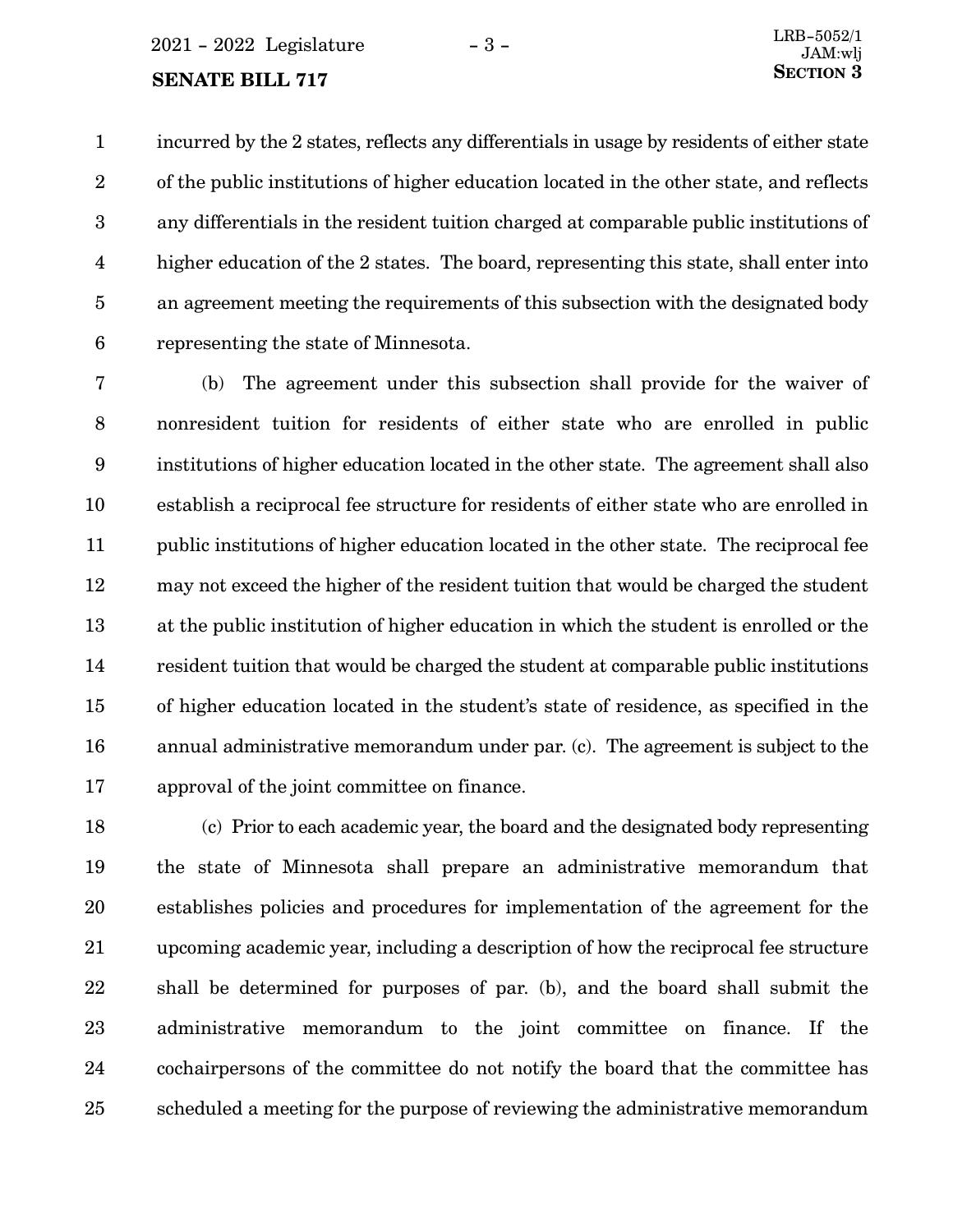#### **SENATE BILL 717 SECTION** 3

within 14 working days after the date of the submittal, the administrative memorandum may be implemented as proposed by the board. If, within 14 working days after the date of the submittal, the cochairpersons of the committee notify the board that the committee has scheduled a meeting for the purpose of reviewing the administrative memorandum, the administrative memorandum may be implemented only upon approval of the committee. 1 2 3 4 5 6

(d) No resident of this state whose name appears on the statewide support lien docket under s. 49.854 (2) (b) may receive a waiver of nonresident tuition under this subsection unless the resident provides to the board a payment agreement that has been approved by the county child support agency under s. 59.53 (5) and that is consistent with rules promulgated under s. 49.858 (2) (a). 7 8 9 10 11

(e) At the end of each semester or academic term, each state shall determine the number of students for whom nonresident tuition has been waived under the agreement. Each state shall certify to the other state, in addition to the number of students so determined, the aggregate amount of its reimbursement obligation. The state with the larger reimbursement obligation shall pay as provided in the agreement an amount determined by subtracting the reimbursement obligation of the state with the smaller reimbursement obligation from the reimbursement obligation of the state with the larger reimbursement obligation. The agreement shall provide a reasonable date for payment of any such sums due and owing, after which date interest may be charged on the amount owed. The methodology for determination of the appropriate interest rate shall be included in the agreement. All tuition and fees received by this state under this subsection and any net obligations received under this paragraph shall be credited to the appropriation account under s. 20.285 (1) (gb). 12 13 14 15 16 17 18 19 20 21 22 23 24 25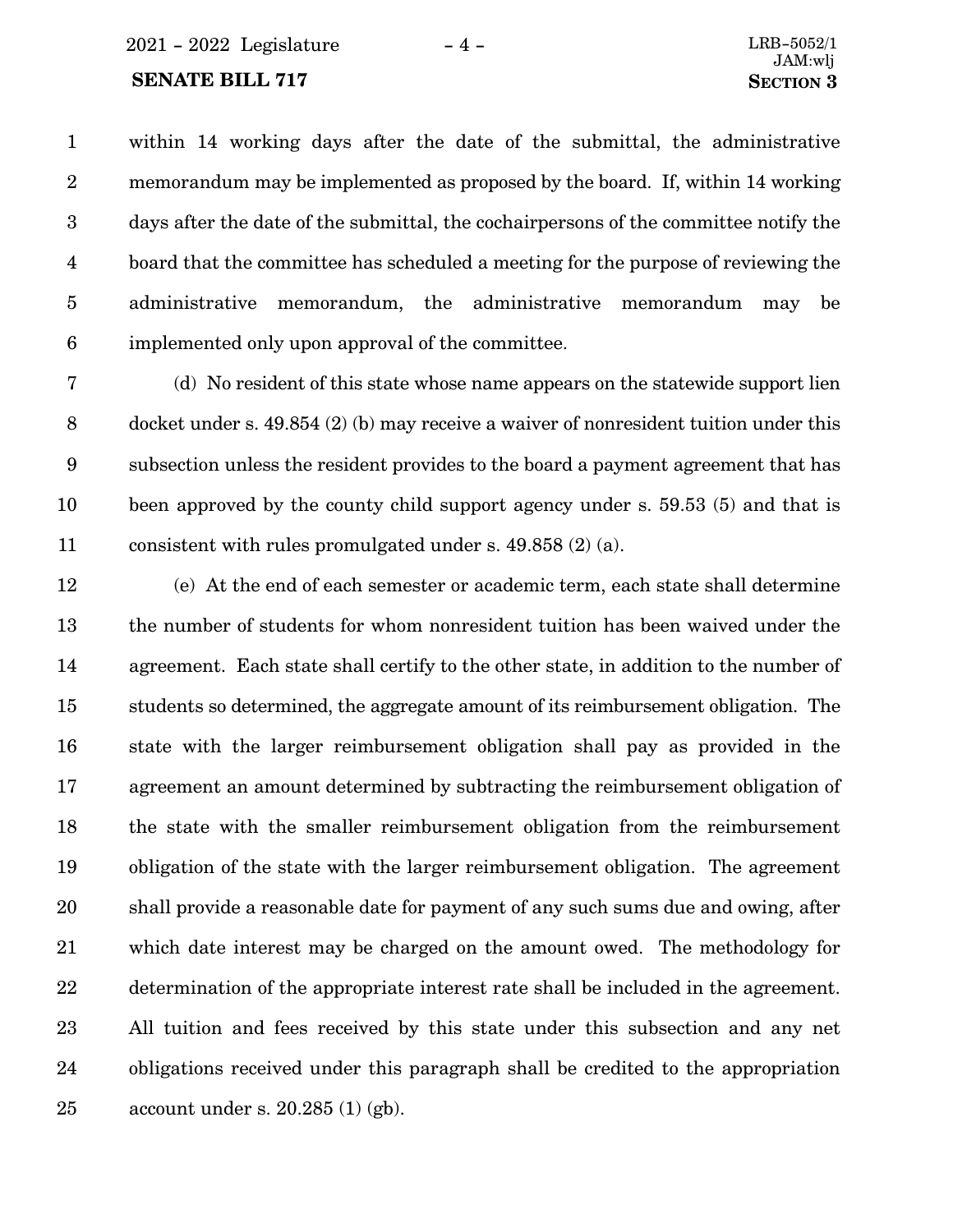$2021 - 2022$  Legislature  $-5 -$ 

## **SENATE BILL 717** SECTION 3

(f) In allocating funding for each institution under s. 36.09 (1) (h), the board shall ensure that each institution is allocated the amounts received pursuant to par. (e) in proportion to the total amount each institution charged its students with Minnesota residence in tuition and fees under the agreement under this subsection. 1 2 3 4 5

**SECTION 4.** 39.42 of the statutes is amended to read:

**39.42 Interstate agreements.** The board, with the approval of the joint committee on finance, or the governing boards of any publicly supported institution of post-high school education, with the approval of the board and the joint committee on finance, may enter into agreements or understandings which include remission of nonresident tuition for designated categories of students at state institutions of higher education with appropriate state agencies and institutions of higher education in other states to facilitate use of public higher education institutions of this state and other states. Such agreements and understandings shall have as their purpose the mutual improvement of educational advantages for residents of this state and such other states or institutions of other states with which agreements are 6 7 8 9 10 11 12 13 14 15

made. This section does not apply to the agreement under s. 36.27 (2r). 16

**SECTION 5.** 39.47 (title) of the statutes is amended to read: 17

**39.47** (title) **Minnesota-Wisconsin public vocational school student reciprocity agreement.** 18 19

20

**SECTION 6.** 39.47 (1) of the statutes is amended to read:

39.47 **(1)** There is established, to be administered by the board, a Minnesota-Wisconsin public vocational school student reciprocity agreement, the purpose of which shall be to ensure that neither state shall profit at the expense of the other and that the determination of any amounts owed by either state under the agreement shall be based on an equitable formula which reflects the educational 21 22 23 24 25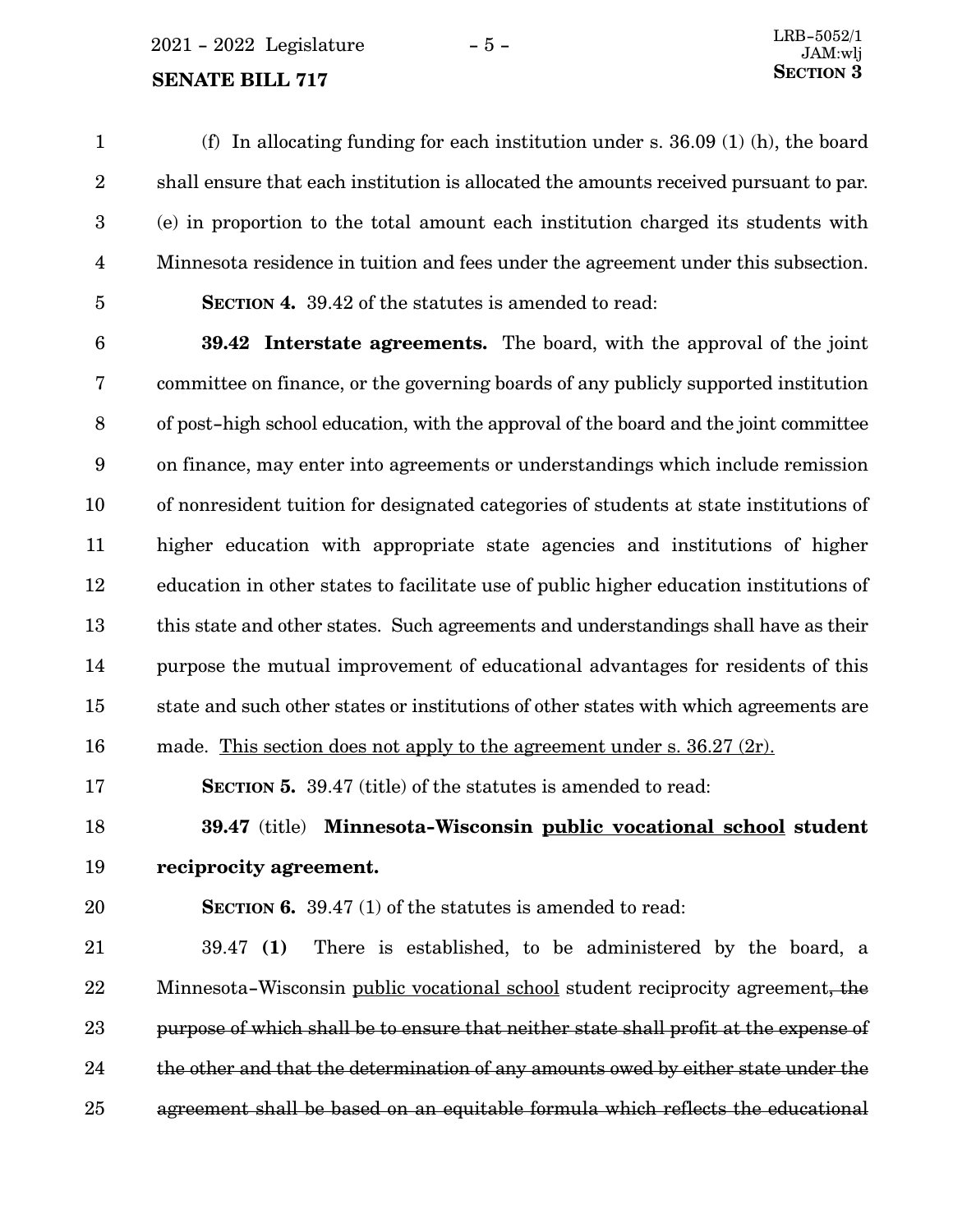2021 - 2022 Legislature - 6 - LRB-5052/1

#### **SENATE BILL 717 SECTION 6**

costs incurred by the 2 states, reflects any differentials in usage by residents of either state of the public institutions of higher education located in the other state, and reflects any differentials in the resident tuition charged at comparable public institutions of higher education of the 2 states. The board, representing this state, shall enter into an agreement meeting the requirements of this section with the designated body representing the state of Minnesota. 1 2 3 4 5 6

7

**SECTION 7.** 39.47 (2) of the statutes is amended to read:

39.47 **(2)** The agreement under this section shall provide for the waiver of nonresident tuition fees for a resident of either state who is enrolled in a public vocational school located in the other state. The agreement shall also establish a reciprocal fee structure for residents of either state who are enrolled in public institutions of higher education, other than vocational schools, located in the other state. The reciprocal fee may not exceed the higher of the resident tuition fees that would be charged the student at the public institution of higher education vocational school in which the student is enrolled or the resident tuition fees that would be charged the student at a comparable public institutions of higher education vocational school located in his or her state of residence, as specified in the annual administrative memorandum under sub. (2g). The agreement shall take effect on July 1, 2007. The agreement is subject to the approval of the joint committee on finance under s. 39.42. 8 9 10 11 12 13 14 15 16 17 18 19 20

21

**SECTION 8.** 45.20 (2) (a) 1. of the statutes is amended to read:

45.20 **(2)** (a) 1. The department shall administer a tuition reimbursement program for eligible veterans enrolling as undergraduates in any institution of higher education in this state, enrolling in a school that is approved under s. 45.03 (11), enrolling in a proprietary school that is approved under s. 440.52, enrolling in 22 23 24 25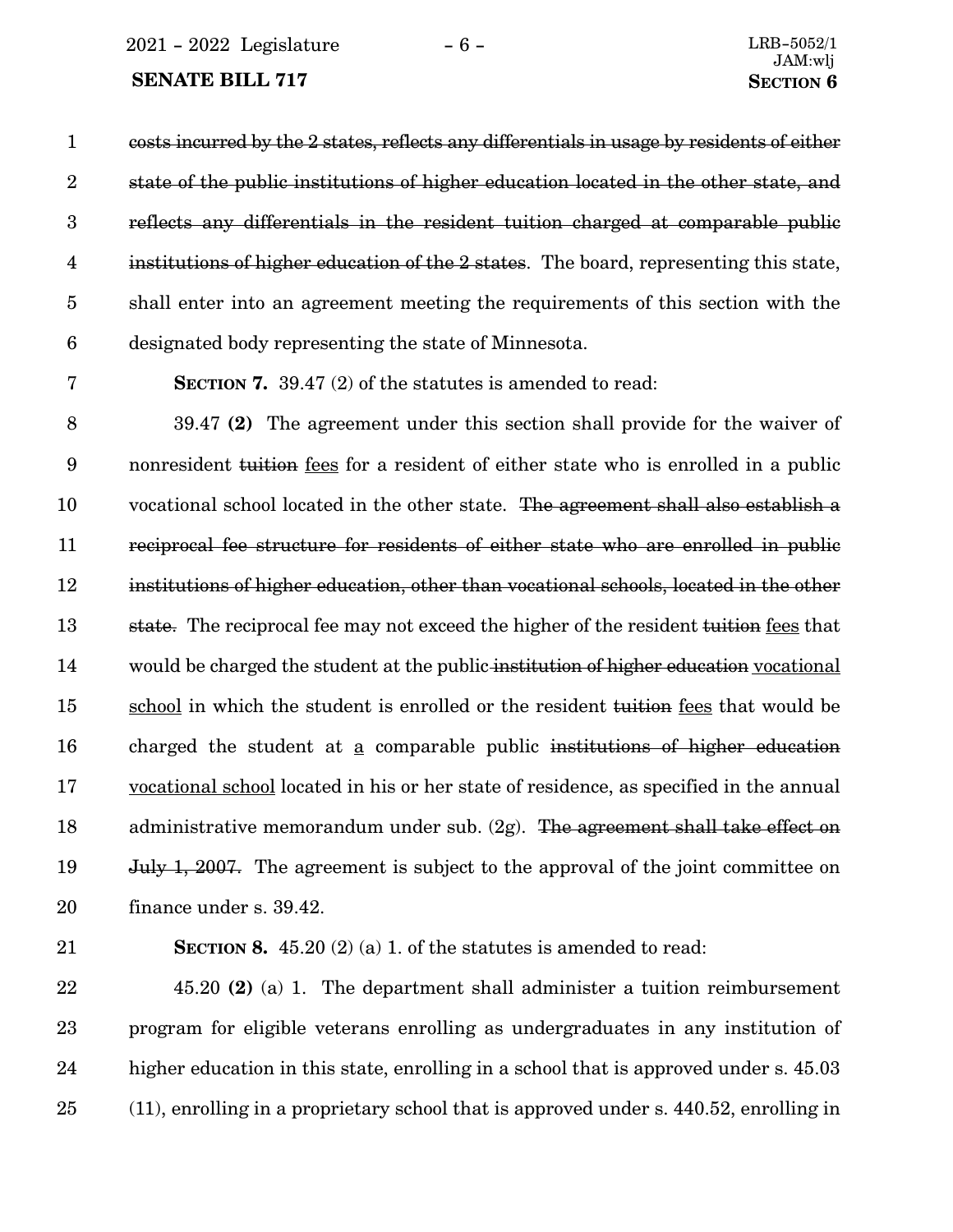$2021 - 2022$  Legislature  $-7 -$ 

### **SENATE BILL 717** SECTION 8

a public or private high school, enrolling in a tribal school, as defined in s. 115.001 (15m), in any grade from 9 to 12, or receiving a waiver of nonresident tuition under s.  $36.27$  (2r) or 39.47. 1 2 3

**SECTION 9.** 45.20 (2) (c) 1. of the statutes is amended to read: 4

45.20 **(2)** (c) 1. A veteran who meets the eligibility requirements under par. (b) 1. may be reimbursed upon satisfactory completion of an undergraduate semester in any institution of higher education in this state, or upon satisfactory completion of a course at any school that is approved under s. 45.03 (11), any proprietary school that is approved under s. 440.52, any public or private high school, any tribal school, as defined in s. 115.001 (15m), that operates any grade from 9 to 12, or any institution from which the veteran receives a waiver of nonresident tuition under s. 36.27 (2r) or 39.47. Except as provided in par. (e), the amount of reimbursement may not exceed the total cost of the veteran's tuition minus any grants or scholarships that the veteran receives specifically for the payment of the tuition, or, if the tuition is for an undergraduate semester in any institution of higher education, the standard cost of tuition for a state resident for an equivalent undergraduate semester at the University of Wisconsin-Madison, whichever is less. 5 6 7 8 9 10 11 12 13 14 15 16 17

18

**SECTION 10.**  $45.20$  (2) (d) 1. (intro.) of the statutes is amended to read:

45.20 **(2)** (d) 1. (intro.) Subject to subd. 1m., a veteran's eligibility for reimbursement under this subsection at any institution of higher education in this state, at a school that is approved under s. 45.03 (11), at a proprietary school that is approved under s. 440.52, at a public or private high school, at a tribal school, as defined in s. 115.001 (15m), that operates any grade from 9 to 12, or at an institution where he or she is receiving a waiver of nonresident tuition under s.  $36.27$  (2r) or 39.47 is limited to the following: 19 20 21 22 23 24 25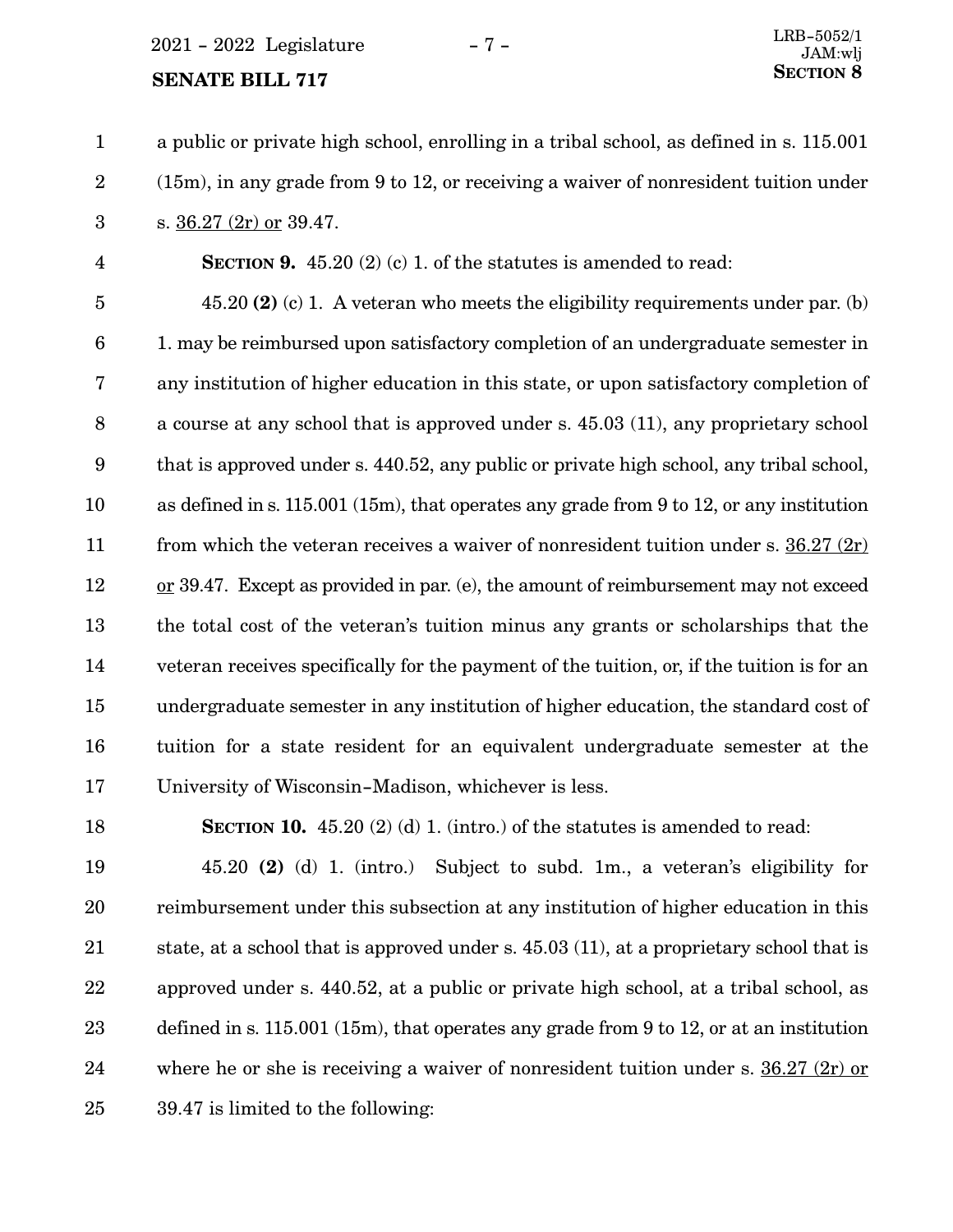2021 - 2022 Legislature - 8 - LRB-5052/1

### **SENATE BILL 717**

| $\mathbf{1}$     | <b>SECTION 11.</b> 71.05 (6) (b) 28. (intro.) of the statutes is amended to read:                |
|------------------|--------------------------------------------------------------------------------------------------|
| $\overline{2}$   | 71.05 (6) (b) 28. (intro.) An amount paid by a claimant for tuition expenses and                 |
| $\boldsymbol{3}$ | mandatory student fees for a student who is the claimant or who is the claimant's                |
| $\overline{4}$   | child and the claimant's dependent, as defined under section 152 of the Internal                 |
| $\bf 5$          | Revenue Code, to attend any university, college, technical college or a school                   |
| $\boldsymbol{6}$ | approved under s. 440.52, that is located in Wisconsin or to attend a public vocational          |
| 7                | school or public institution of higher education in Minnesota under the                          |
| 8                | Minnesota–Wisconsin a reciprocity agreement under s. $36.27$ (2r) or 39.47,                      |
| 9                | calculated as follows:                                                                           |
| 10               | <b>SECTION 12.</b> 321.40 (1) (c) 2. of the statutes is amended to read:                         |
| 11               | 321.40 (1) (c) 2. A public institution of higher education under the                             |
| 12               | Minnesota–Wisconsin Minnesota–University of Wisconsin System<br>student                          |
| 13               | reciprocity agreement under $\underline{s}$ . 36.27 (2r) or a public vocational school under the |
| 14               | <u>Minnesota-Wisconsin public vocational school reciprocity agreement under</u> s. 39.47.        |
| 15               | <b>SECTION 13. Nonstatutory provisions.</b>                                                      |
| 16               | (1)<br>MINNESOTA-WISCONSIN TUITION RECIPROCITY AGREEMENT.<br>The higher                          |
| 17               | educational aids board shall provide to the designated body representing the state               |
| 18               | of Minnesota notice of the termination of the agreement under s. 39.47, 2019 stats.,             |
| 19               | with the agreement's termination to become effective on July 1, 2022. The higher                 |
| 20               | educational aids board and the Board of Regents of the University of Wisconsin                   |
| 21               | System shall negotiate new agreements to replace the agreement under s. 39.47,                   |
| 22               | 2019 stats., with these new agreements to become effective on July 1, 2022.                      |
| 23               | <b>SECTION 14. Effective dates.</b> This act takes effect on the day after publication,          |
|                  |                                                                                                  |

except as follows: 24